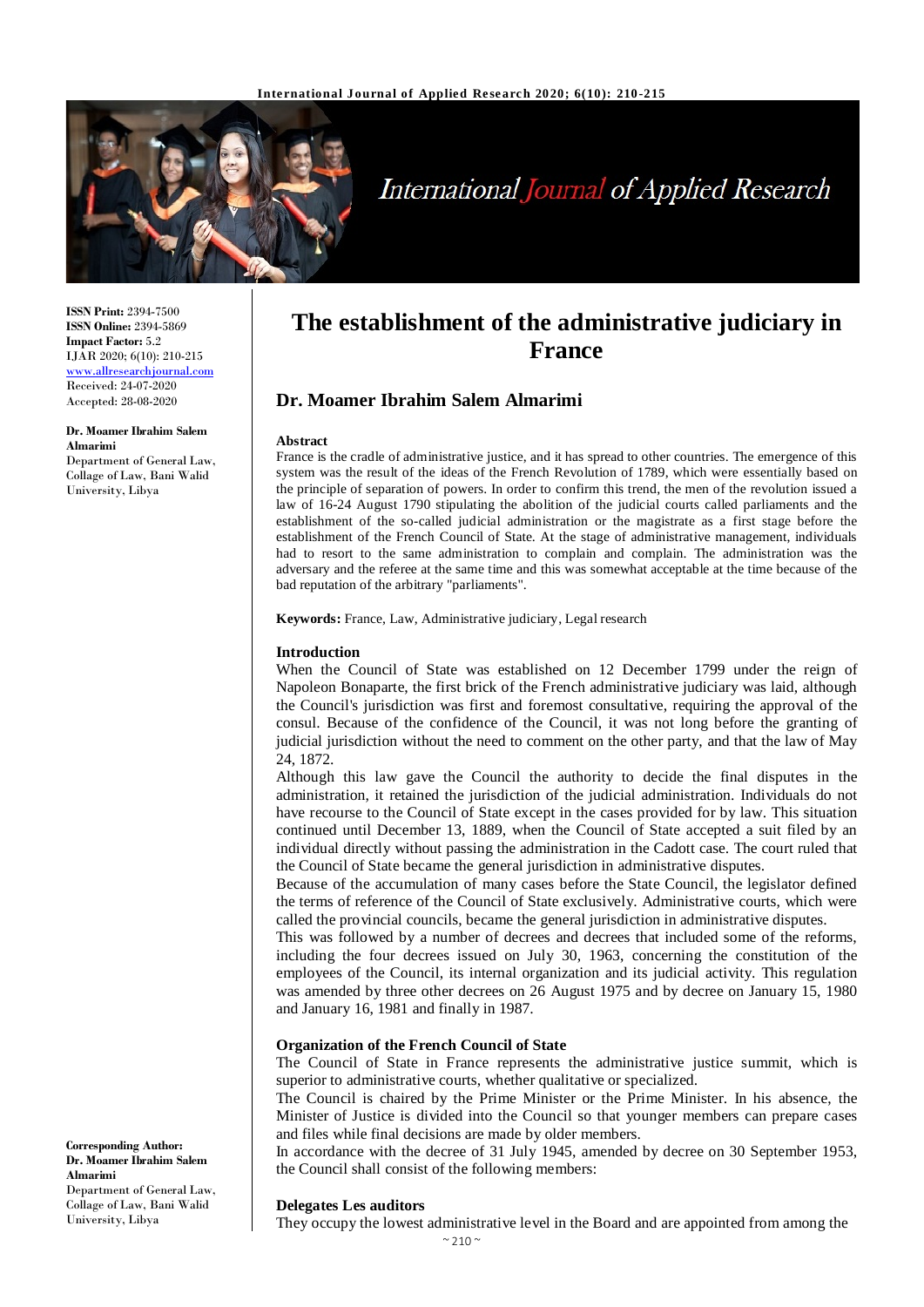graduates of the National School of Administration who spend two years on probation and are transferred to another job in the event that their competence is not proven at work.

The basic idea is based on limiting the work of the delegates to the exercise and training on the work of the Council, but now they actively participate in the study and preparation of case files.

#### **Deputies Les maître de referees**

Three-quarters of them are selected from first-class delegates and the last quarter is appointed by the Government from outside the Council provided that they have two things:

First: At least 30 years of age.

The service shall not be less than ten years in the public administration.

The deputies shall submit the reading on the subject of the dispute and choose among them the government commissioners appointed by decree. They shall study the cases before the Council in terms of facts and law and shall adapt them and draw the rule of law therein.

They do not represent the government as their name implies, they express the view of the law that they guarantee in what can be considered a draft judgment that has often played an important role in the establishment of many principles of public law.

Third: State consultants in the regular service:

Two-thirds of the deputies are elected by promotion and the remaining third are selected by the Government on the condition that they reach the age of forty-five.

These will discuss the issues before the Council and make the final decisions and currently number advisers.

#### **Heads of departments**

The Department of Labour is divided into five sections: four administrative divisions (Finance, Interior, Public Works and Social). The fifth section is the Judicial Section which deals with the adjudication of administrative disputes.

#### **Vice president of the Council**

He is the actual president of the council because the president of the council is the prime minister or the prime minister. In his absence, the minister of justice is limited to assuming the presidency of the general assembly of the council on official occasions to ensure the transition of the state council from the executive authority.

In addition to these permanent members, there are categories that contribute to the work of the Council in an indirect manner, including State consultants in the extraordinary service who participate in some of the administrative competencies without the judiciary. They are senior employees, pensioners or well-known persons appointed by the government for a renewable period of four years the Council.

The ministers also have the right to attend the council and participate in the discussions, except for the judicial branch. They have the right to ask the council to call any person to give his opinion on the cases presented.

It is noted that the members of the Council of State do not enjoy the principle of non-derivability in the legal sense that the actual reality and history of the Council in the face of the Government confirms the existence of such immunity because of the established status of the Council in the legal conscience does not deprive them, the guarantee that

enabled him to impose his independence from the government.

#### **Jurisdiction of the French administrative judiciary Functions of the council of state**

The Council of State in France exercises two types of competence: Advisory and judicial powers:

#### **Terms of reference**

The basic function of the Council of State was advisory and the Council continues to exercise this function in the legislative and administrative fields. In the legislative sphere, the Council participated in the preparation of laws and the preparation of their projects. Article 39 of the French Constitution of 1958 stipulates that the draft laws proposed by the government must be prepared by the Council of State, but that the laws proposed by Parliament are not consulted by the Council.

In the administrative sphere, the Council exercises its advisory powers in three cases: compulsory, requiring the government to consult it when issuing organizational decisions, as well as issuing administrative decisions known as orders in accordance with Article 38 of the 1958 Constitution.

And optional in other cases at the request of the applicant.

The Council may also intervene by itself to express its opinion in order to raise the attention of the public authorities to the reforms to be observed in the legislative, regulatory and administrative areas that it considers compatible with the public interest. By 1963, the Council had to submit an annual report to the Government on reforms it deems necessary.

#### **Jurisdictions attribute contentiousness**

If the advisory opinion is the basic purpose for which the Council of State was established, the jurisdiction of the State Council becomes the important part of its role because the Council of State represents the highest administrative court in France as the first and last court and the Court.

#### **Appeal or Court of Cassation**

The State Council as the first and last court

Prior to 1954, the Council of State had wide jurisdiction as the first and last instance because it represents the general jurisdiction in the field of administrative justice. However, by the decree of September 30, 1953, which became effective in January 1954, Issues before the Council In order to expedite the settlement of disputes, the Council's competence has become the first and last of a specific degree in the following cases:

Claims relating to the annulment of the organizational and individual decisions issued in decrees, and the cancellation of the decisions of the Ministers due to the excess of authority. Disputes relating to staff appointed by decree in respect of their functions. Cases against administrative decisions whose scope extends beyond more than one administrative court. Administrative disputes occurring in areas not within the jurisdiction of administrative courts.

#### **State council as court of appeal**

The Council shall consider it as a second instance of litigation in judgments issued by the Administrative Courts of the Colonies and the Court of Accounts.

Sh. The State Council as a Court of Cassation: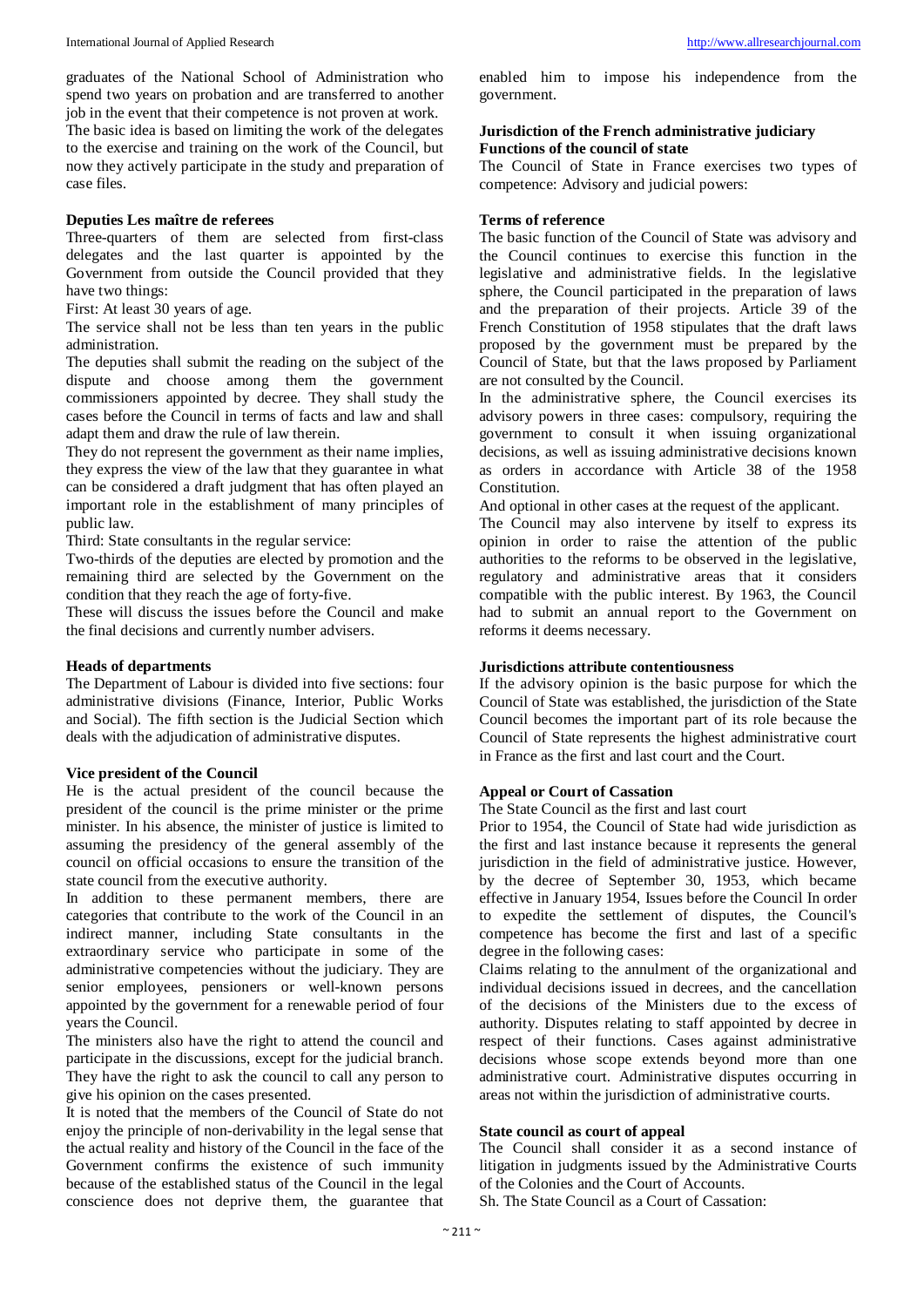The State Council shall exercise the jurisdiction of a court of appeal in respect of judgments rendered by administrative courts of law, the provisions of which may not be appealed to, unless otherwise provided by law.

#### **Establishment of the administrative judiciary in France**

The Administrative Judiciary in France and Egypt has ruled that filing a claim before a non-competent judicial body shall invalidate the validity of the appeal period before the Administrative Court this interruption will continue until the issuance of a jurisdiction of non-jurisprudence and its final status. This error does not affect jurisprudence only once. The wisdom of this interruption in time does not refer to the fact that the offender has disclosed his desire to attack the contested decision, but because the case in this case is a grievance submitted in time for the administration.

The lawsuit shall be submitted to a court of competent jurisdiction in order for it to be valid for the annulment of the period of the cancellation action. The case shall be filed within the normal time for filing the cancellation action, i.e., within sixty days from the date of publication of the decision or declaration thereof.

The applicant must also indicate that the administrative body that issued the decision or the administrative body of the court has the authority to request the cancellation or amendment of the decision. It is essential that the request of the defensive reaches the department, but it will not have a standard effect on grievances submitted to competent administrative bodies.

#### **Application for legal assistance**

A person may wish to appeal before the administrative court, but he does not have the costs of the case and in order that his rights do not go in vain, he shall apply for legal assistance for his exemption from the judicial fees. In such case, the date of filing of the case shall be determined.

The administrative judiciary compared the effect between the request for exemption from judicial fees and grievance. The validity of the appointment is valid as long as the competent judicial authority is considering the request for exemption, but if the decision is issued, the case must be filed within 60 days following its issuance.

#### **Effect of expiration of the date of appeal**

If the appeal is taken, the right to file the failure is informed and the administrative decision becomes immune. If the relevant party raises the case after this time, the administration may refuse to accept the claim. However, this principle is not absolute.

#### **Individual decisions**

If the administrative decision is an individual, individuals will not appeal against it after the deadline for the appeal, and the administration can not withdraw it or cancel it if it arranges acquired rights in order to preserve the public interest that requires stability of the administrative situation, Even if the decision is illegal.

However, the administrative jurisdiction in France and Egypt has decided to exclude certain decisions and to authorize their withdrawal or cancellation, including the expiration of the appropriate period, including If a person is arrested without the decision of his arrest being legitimate, he may appeal against this decision without limiting the period of legal challenge as long as the person is owed.

#### **The decision is absent**

Exemption from compliance with the date of appeal to cancel the appeal of bad decisions, if the administrative decision is a major defect that would deprive the decision of its status as a legal action to fall to the level of material Work, then the relevant parties may appeal this decision without meeting the deadlines and procedures prescribed To file a cancellation claim.

Such as a decision that is not made by a private individual or by a body that is not competent to issue it in the first place or to issue authority in matters that is the competency of another authority.

# **Negative decisions**

The negative decision is not issued in the form of explicit disclosure of the will to establish, modify or terminate the legal centre, but the administration is a negative conciliator from the disposal of an order in which the administration should take action In accordance with the law and regulations, the explicit disclosure of their will is an ongoing administrative decision that does not comply with a specific period of appeal.

# **Administrative decisions based on a restricted authority**

Administrative decisions issued under a restricted authority so that the legislator does not leave the administration free to assess them. The management may refer to these decisions if they fail to enforce the law without a period of time. Decisions without limiting the period of appeal against cancellation.

#### **Organizational decisions**

The provisions of the French Council of State have long been rejected for rejecting appeals in regulatory decisions on the basis that they are based on origin, establishment, modification and termination of general non-personal legal centres and therefore are not suitable for the subject of appeals for annulment.

Since 1907, however, the Council's position has changed, and it has consistently determined that, despite the legislative nature of the Regulations, it is still the result of administrative acts that stand alone in order to challenge the abolition.

A general rule of thumb for regulatory decisions is that the administration has the right to amend and repeal them at any time and without limitation, as they generate general objective legal centres and do not create in themselves acquired rights that can be invoked against management.

As for the individuals, the administrative judiciary in France and Egypt has determined that the expiry date of the appeal does not preclude the possibility of submitting the request to the administration to reconsider the disciplinary decision and then challenge the administration's rejection of this request in certain cases, such as the following: The reasons on which the Regulation was issued have changed.

Individuals also have the right to challenge the regulation indirectly and without complying with the cancellation deadline when applying it to individual cases i.e. to cancel individual decisions issued in application of the defective regulation.

#### **The impossibility of completing formalities**

The administrative judiciary in France and Egypt has pointed out that if it is impossible to complete forms and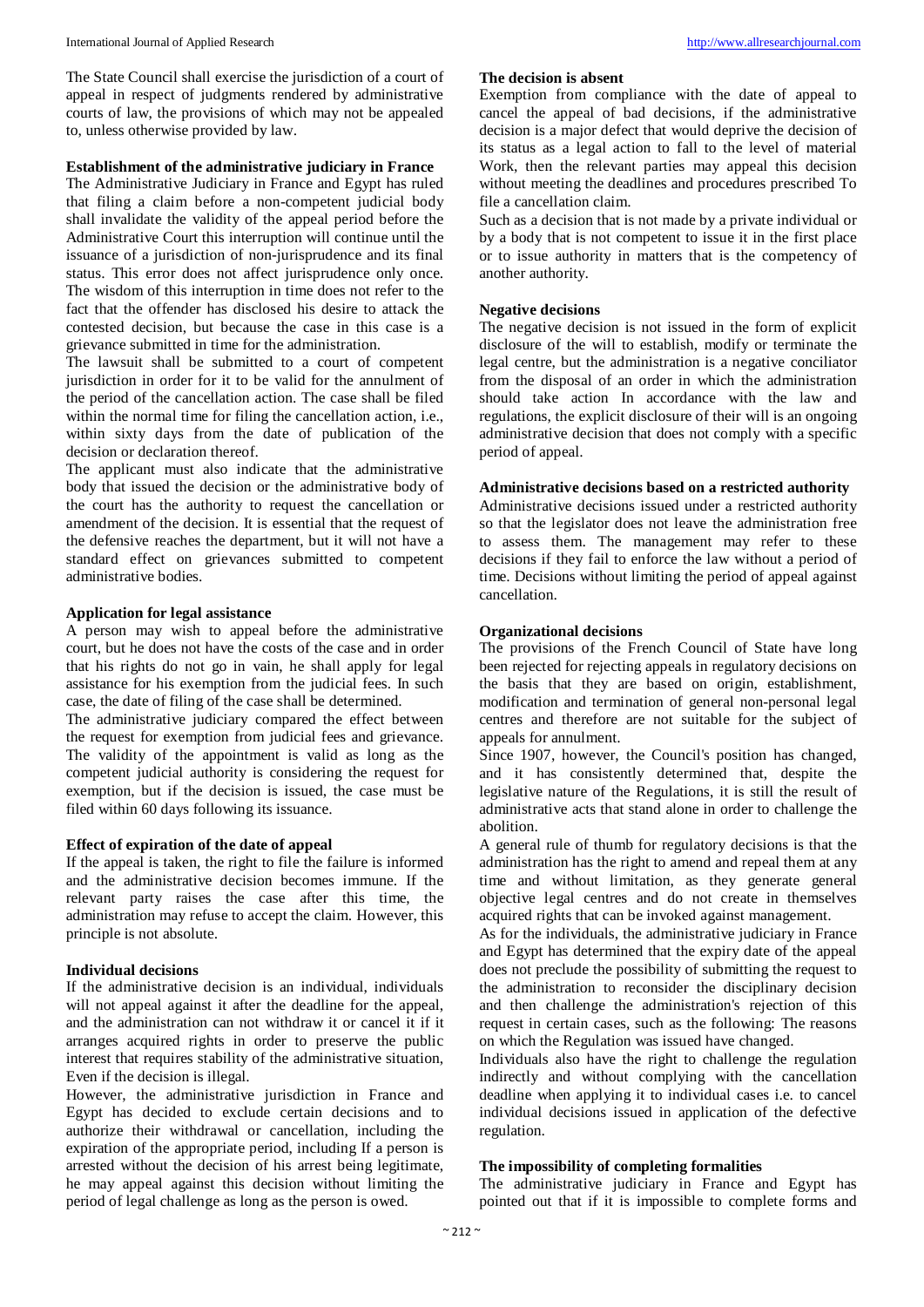procedures in terms of material, these forms can be bypassed.

The impossibility of the administration to dispose of the formality imposed by the law is the long material impossibility, because temporary impossibility is not sufficient to justify the administration's neglect of the required forms.

An example of the impossibility of materiality preventing completion of formalities is that the defence of the accused employee is not heard if it is due to the material impossibility of not leaving it to his address, the impossibility of invoking that address and the refusal of a member of the Committee to attend despite his notification with a view to delaying the decision.

In this case, the Supreme Administrative Court of Egypt ruled: "The Company has taken the necessary legal measures in relation to presenting the matter to the Tripartite Commission before issuing the contested decision. The committee tried to hold a meeting more than once, but the third member is the" representative of workers" That he was personally notified of the dates of the meeting deliberately the failure to attend more than once, it does not tempt the company from the legal point of view that it issued its decision to dismiss.

#### **The error in applying the legal rule**

The error in applying the legal rule shall be in the case of the direct administration of the authority granted by law to them other than those provided for by law or without the conditions prescribed by law for their commencement .

If the law is issued without relying on the facts justified to take it or does not meet the conditions required by law, it is worth cancelling.

The mistake in applying the law is two forms: the first is in the case of the decision without relying on material facts that support it. For example, the administrative president will issue a disciplinary penalty to punish one of the employees without making a mistake to sanction that penalty. The second is if the facts do not justify the administrative decision, here there are certain facts, but they are not sufficient or have not met the legal requirements for the adoption of this decision.

The administrative judiciary's control over the reason for the administrative decision is an important aspect of the judicial control over the legality of the administrative decision, which requires that the judge examine the legitimacy of the objective motives that the administration called for to issue its decision.

#### **Define the cause**

The reason for the administrative decision is the factual or legal situation that precedes the decision and is paid for its issuance. In this sense, the defect of the cause is achieved in the absence of a reason to justify the issuance of the decision is worth the abolition of the administration may claim the existence of facts or material conditions paid by the lead and then prove the truth of its existence in reality.

If an administrative decision is issued without being based on a valid reason as if the administration had issued a decision to punish an employee because he insulted a president and then found the truth to be an insult, the decision is wrong with the illegality of the reason

The French State Council began its oversight of the defect of the cause since 1907 by virtue of Mono Mono's control

over the existence of the facts and the validity of the legal adaptation and then the rule of Decay in 1910.

A part of the jurisprudence denied the existence of the cause as an independent defect of the administrative decision. Brigadier-General Duck it went on to say that the reason or inspiration is not merely a pre-decision case that raises an idea in the mind of an exporter as the French Council of State replied to the lack of jurisdiction in cases of restricted jurisdiction and defect In other cases while Brigadier Horio Houriou went on to say that the defect of reason falls within the fault of violating the law.

However, the established opinion and the ruling that the defect of the reason is independent of other defects may provide that the defect of the violation of the law relates to the administrative decision is the legal effect of the decision or its substance or content, in other words, that change that the decision whether to create or modify or cancel a specific legal status The reason relates to the factual or legal situation that took place prior to the issuance of the resolution and prompted it to be issued.

In the absence of authority, the defect is related to the purpose or objective that the source of the decision seeks to achieve. This purpose is related to the psychological motivations of the person or entity that took the decision, while the defect is due to elements of an objective nature related to the law or facts and independent of the psychological state of the source of the decision.

#### **The conditions of the reason for the administrative decision**

The judicial has structured the need for two conditions in the reason of the administrative decision:

#### **The reason for the administrative decision is**

The administrative decision must be valid until the date of the decision. The first requirement is that the factual or legal situation exists and that the administrative decision is not defective, and the second must continue until the decision is issued. Still before the release, the decision is caused by defective in and issued in this case, as not a significant reason that did not exist before the decision not to check it later and that it may be a justification for a new resolution.

#### **The reason is legitimate**

The importance of this condition is shown in the case of the authority restricted to the administration when the legislature determines certain reasons for which the administration should be entrusted with issuing some of its decisions. If it is based on issuing its decision to reasons other than those specified by the law, its decision is entitled to cancellation for illegality. The General Disciplinary Council decided in its decision on 25/12/2003 (that the Council is interested in the field of this appeal to search for the legitimacy of the administrative order contested and fundamentalism causes and harmony with M. Public interest requests .. which Will be contested administrative order has been issued contrary to the legitimacy and the rules of jurisprudence and devoid of legal reasons.) However, the administrative court drawer that even in the area of discretionary power is not enough reason to be present, but it must be true and justification for the issue of an administrative decision.

In addition, the administrative body as a general rule is not obliged to cause its decision not if the legislature stipulated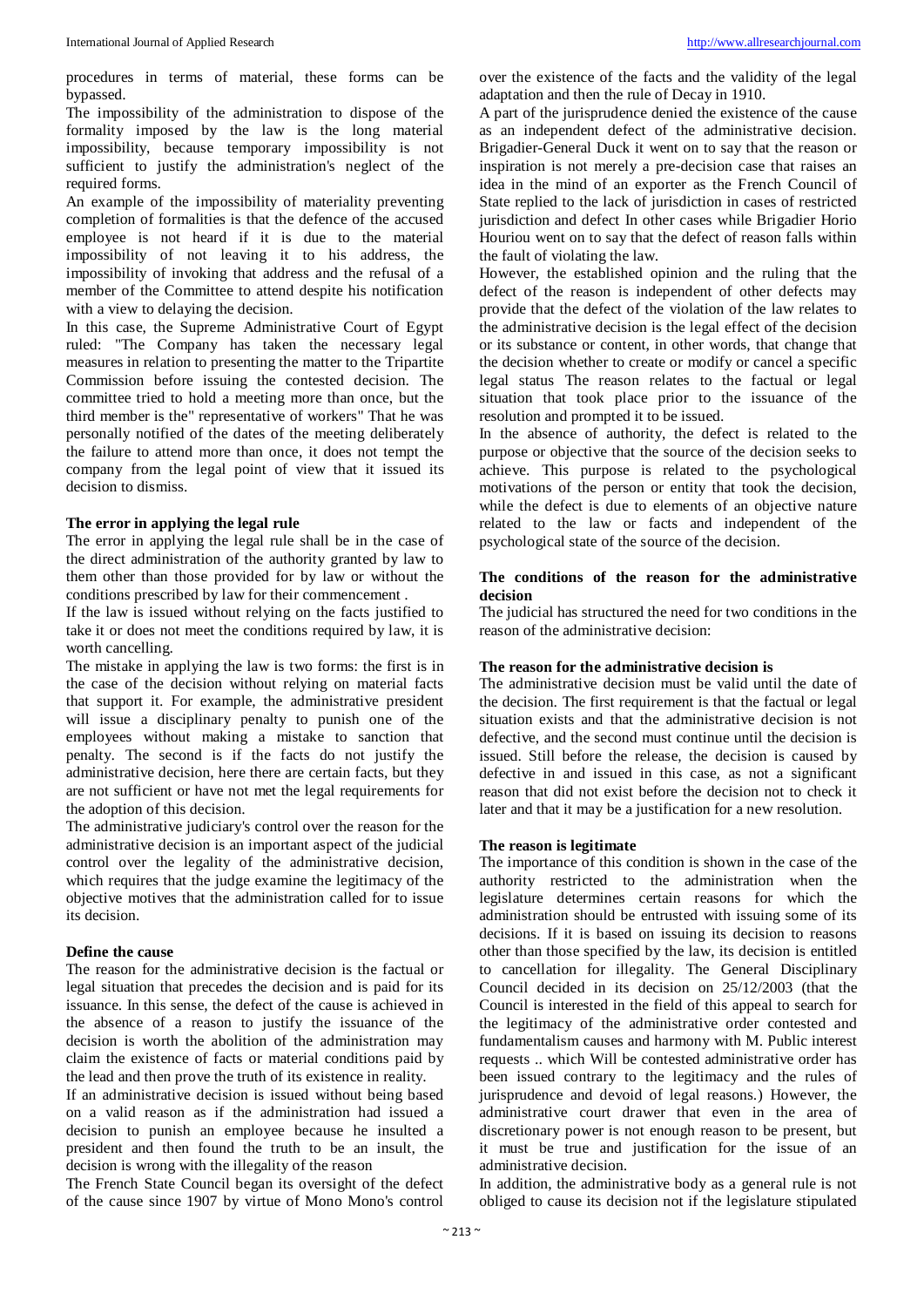that, but if it is disclosed for this reason on its own, it must be true and true, if not so that it was fictitious Egypt visual, the administrative decision was null and void.

In the case of multiple reasons on which the decision is based, and it turns out that some of the reasons are true and legitimate and the other reasons are illegal, the administrative judiciary has settled the distinction between the driving or the main reasons and the non -driving or secondary reasons and the decision to cancel the decision if the reasons are defective or incorrect The decision is not rule out if the reasons for the defect are non-driving or secondary reasons.

#### **The administrative judicial control of the cause**

Control over the cause of the administrative decision evolved from the control of the physical existence of the facts to the control of the legal description of the facts to be reached to the appropriate field or proportionality between the administrative decision and the facts that led to the release.

#### **Control of the existence of facts**

Control over the existence of material facts relied upon by the administration in the issue of its first judicial control degrees on the cause of the administrative decision, if found that the contested decision is based on not a justifiable reason, it would be worth of cancellation of the absence of the incident, which was based upon.

The Council of State of France began to control the existence of facts at the beginning of the twentieth century and the provisions in this area, the Trepont ruling, which abolished the administrative decision to refer the appellant to retire for not proven the incident on which the Administration relied on the issue of the decision is to submit a request for retirement.

The administrative judiciary in Egypt and Iraq went along with the French Council of State.

If the decision was based on the reason turned out to be incorrect, or placebo, and the back of the case papers that there are other valid reasons, it can induce the decision on those grounds.

#### **Control of the adaptation of the facts**

In this case, the administrative judge's supervision extends to include the legal description of the facts on which the administration based its decision. If it becomes clear to him that the administration has erred in the legal adaptation of these facts, it is ruled that the administrative decision is flawed due to a defect in its cause. If the judge investigates the facts, to examine whether those facts logically lead to the decision taken.

The most famous of the provisions of the French Council of State in the control of the legal adaptation of the facts wisdom in the case of Gomel in 1914 has eliminated the decision of the director of a region that refused to authorize Mr. Jomil building in an archaeological area on the grounds that this building will distort the beauty of the archaeological landscape and the Council considered the legal adaptation of the facts that On which this decision was based, which I consider to be incorrect and revoked the Director's decision .

The decision of the Administrative Court of Iraq in its decision of 18/11/1996 (decided to cancel the order containing the seizure and confiscation of the car for not based on a bill of law and that the implementation of the decision of the Revolutionary Command Council was misplaced)

#### **Customs control**

It is clear that the administrative judiciary's oversight does not extend to the examination of the appropriateness of the facts with the decision made against them because the assessment of the importance and gravity of the facts is an issue within the scope of the discretionary authority of the administration. However, the provisions of the Council of State in Egypt and France are monitoring the appropriateness between the cause and the decision, the adequacy was one of the conditions of legality. This was evident in the case of decisions concerning public freedoms, and this control extended to the field of disciplinary decisions as well.

Thus, the judiciary has expanded its control over the real elements of the reason, even to the maximum extent, to include the appropriateness and certainly the control of proportionality and in particular the disciplinary decisions are the real area of the Discipline Council in Iraq, while acknowledging the freedom of administration in signing the part or non-signature on the employee, The legality of its decision remains subject to the absence of excessive or inappropriate fit between the guilt committed and the disciplinary penalty. In this respect, the General Disciplinary Board ruled in its ruling on 122/1979 on 9/5/1979 (the conditions of the penalty imposed on the employee should be appropriate with the intended objectives thereof). The Council continued this approach after the enactment of the Shura Council Amendment Law The State has issued several resolutions indicating a clear reference to the extension of the Council's control over proportionality, including its decision, which states: "Where the contestant has not been punished during the year and for her long service, the penalty of dismissal shall be severe and disproportionate to the act),

#### **Conclusion**

In the France judges are examine the civil servants exercising is one of the sovereign powers of the state and hence the only French citizens are eligible to the judgeship. From the executive branch the France's independent judiciary enjoys the special statutory protection. The process if appointment, promotion, and removal of judges is depends on the judicial, administrative and audit court stream. The appointments of Judicial is accepted by the special panel of high council of the judiciary and this is make judges from the receiving court. Once selected, judges serve forever and can't be expelled without particular disciplinary procedures led before the Council with due process. The Ministry of Justice handles the organization of courts and the legal, including paying pay rates or developing new courthouses. The Ministry additionally supports and oversees the jail framework. In conclusion, it gets and forms applications for presidential exculpates and proposes enactment managing matters of common or criminal equity. The Minister of Justice is likewise the head of open indictment, despite the fact that this is disputable since it supposedly represents an irreconcilable circumstance in cases for example, political defilement against lawmakers.